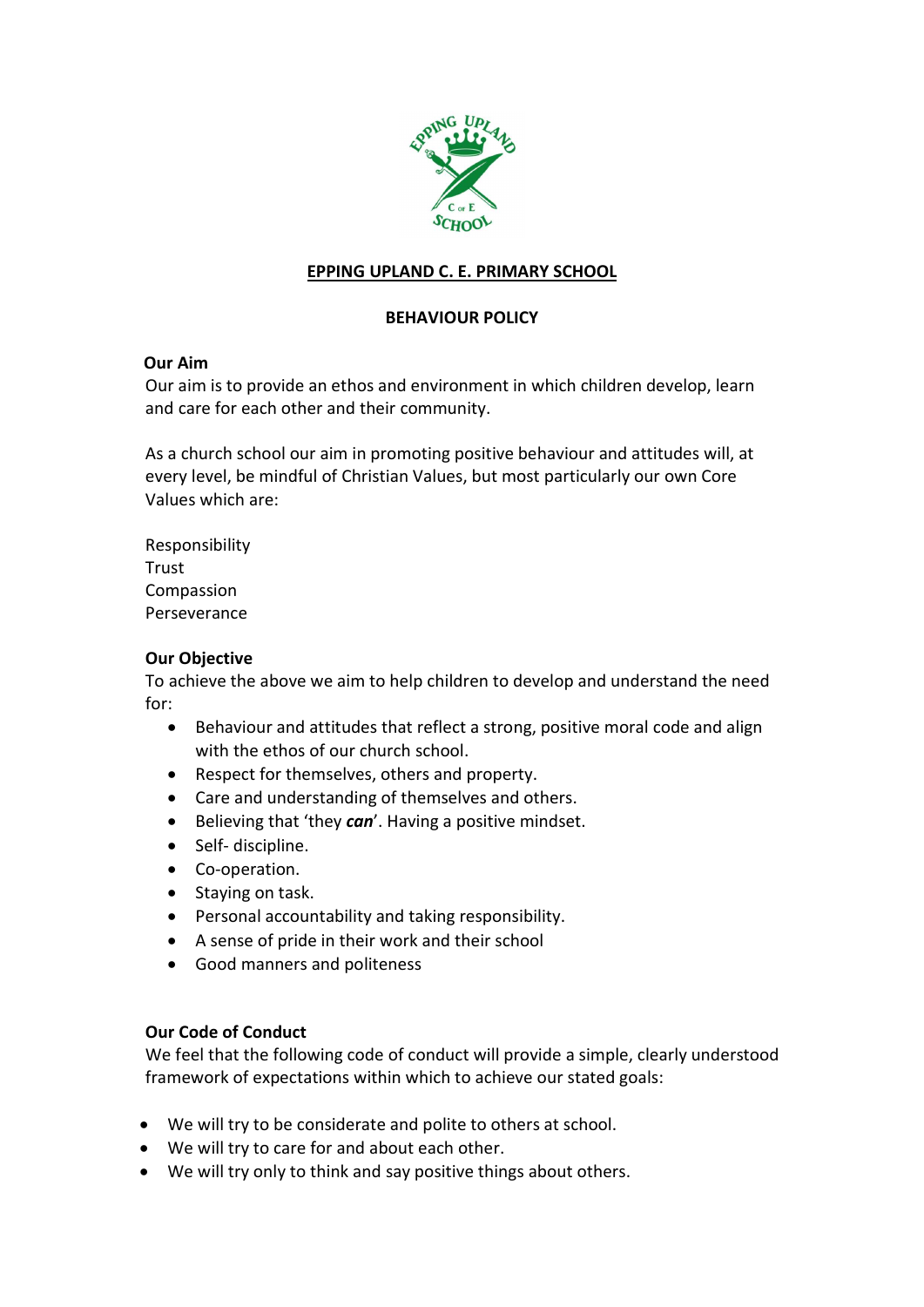- We will try to care for our school and everything in it.
- We will try to behave sensibly and safely.
- We will try to control the volume of our voices.
- We will always try to do our best.

#### Promoting Good Behaviour

In order to promote the achievement of our goals and an acceptable level of behaviour in the school, everyone who works with our children will adopt and apply the following principles:

### The Need to Develop Positive Relationships

- We will value individuals for who they are.
- We will greet pupils using their name.
- We will be mindful of friendship groups.
- We will try to be aware of children's interests.
- We will quickly re-establish positive relationships after any disciplinary measures.
- We will take into account children's home situations, where we are aware of them and where this is appropriate.

### The Need To Build Self-Esteem

- We will provide every opportunity for personal success and for the taking on of increasing responsibility.
- We will provide incentives for and reward positive behaviour e.g. sharing work and celebrating achievement, praise, merit awards, House points, badges, wristbands, informing brothers and sisters of successes, showing good work to parents, recapping achievements to classmates
- We will celebrate all things good, not just academic success.
- Friday assemblies will share achievements and successes with the whole school.

#### The Importance of Maintaining the School Corporate Spirit

- We will promote school and inter school events.
- We will utilise our "house system" in a positive way.
- We will use assemblies etc to promote the values, aims and ethos of the school.

#### The Use of Contracts

 In some instances, we might consider the use of a 'contract' with the child, in agreement with the parent. If considered to be the most appropriate course of action, the detail would be discussed between the child/parent and school in order to meet the specific need.

#### Preventing Unacceptable Behaviour

We aim to ensure that:

- Our Code of Conduct is taught and that everyone knows it and understands the reasoning behind it.
- The consequences of unacceptable behaviour are known and agreed by all.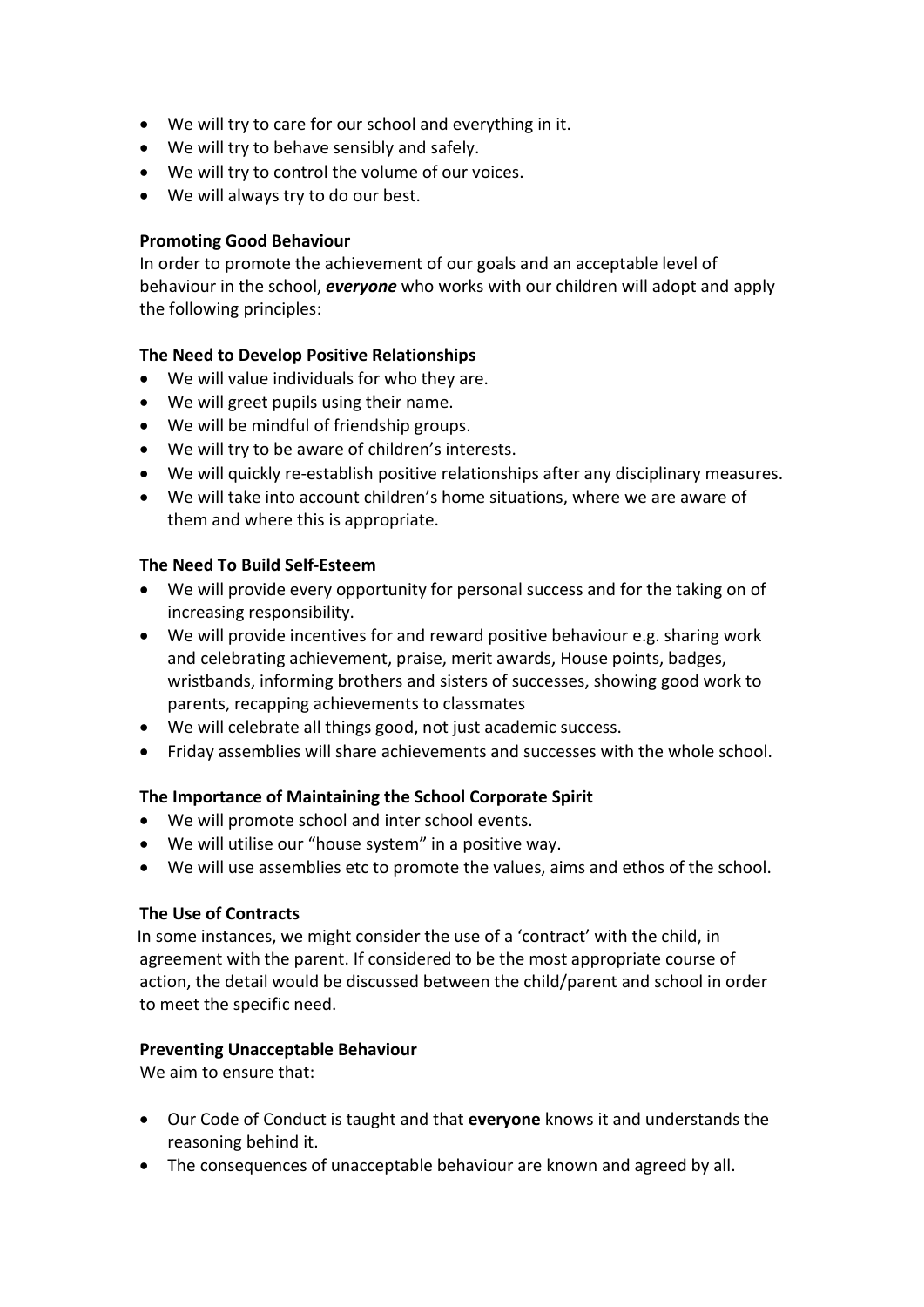- That the use of 'choices' is a discussion that seeks to explore whether a better, more appropriate 'choice' could have been made that would have achieved a more positive outcome.
- Staff model expected and respectiful behaviour.
- Our organisation reduces the potential for less good behaviour by ensuring that school organisation is calm, positive, purposeful, efficient and well structured.

### Restraining Pupils

The Education and Inspections Act 2006 enables school staff to use such force as is reasonable in the circumstances to prevent a pupil from doing, or continuing to do, any of the following:

- Causing personal injury to themselves or any person
- Causing damage to the property of themselves or any person
- Prejudicing the maintenance of good order and discipline at the school or among any pupils receiving education at the school, whether during a teaching session or otherwise.
- Committing any offence

There is no legal definition of when it is reasonable to use force and staff are asked to use their judgement and consider it as very much a last resort. The degree of force used should be the minimum needed to achieve the desired result. Use of force could not be justified to prevent trivial misbehaviour

## Correcting Less Good Behaviour

We expect all who work with our children to consider the appropriateness of a range of strategies including:

- the use of strategy: distraction, diversion, humour, respect, a quiet word etc.
- the possible need for individualised behaviour modification programmes.
- the use of choices "Either .... or ...."
- the difference in consequence of making a good choice to that of an inappropriate choice
- following up incidents immediately.
- assertive discipline in class-(divert attention from negative behaviour, write on board name of child misbehaving (without intervening), make positive comment about someone else's work / concentration / attitude / contribution etc. each subsequent time the child's name is written on the board he / she is subject to sanction.
- the use of "Time out" in class or in other classes to give time to cool down, reflect or re-establish calm work.
- the involvement of parents at an early stage where appropriate
- agreed sanctions (enforceable).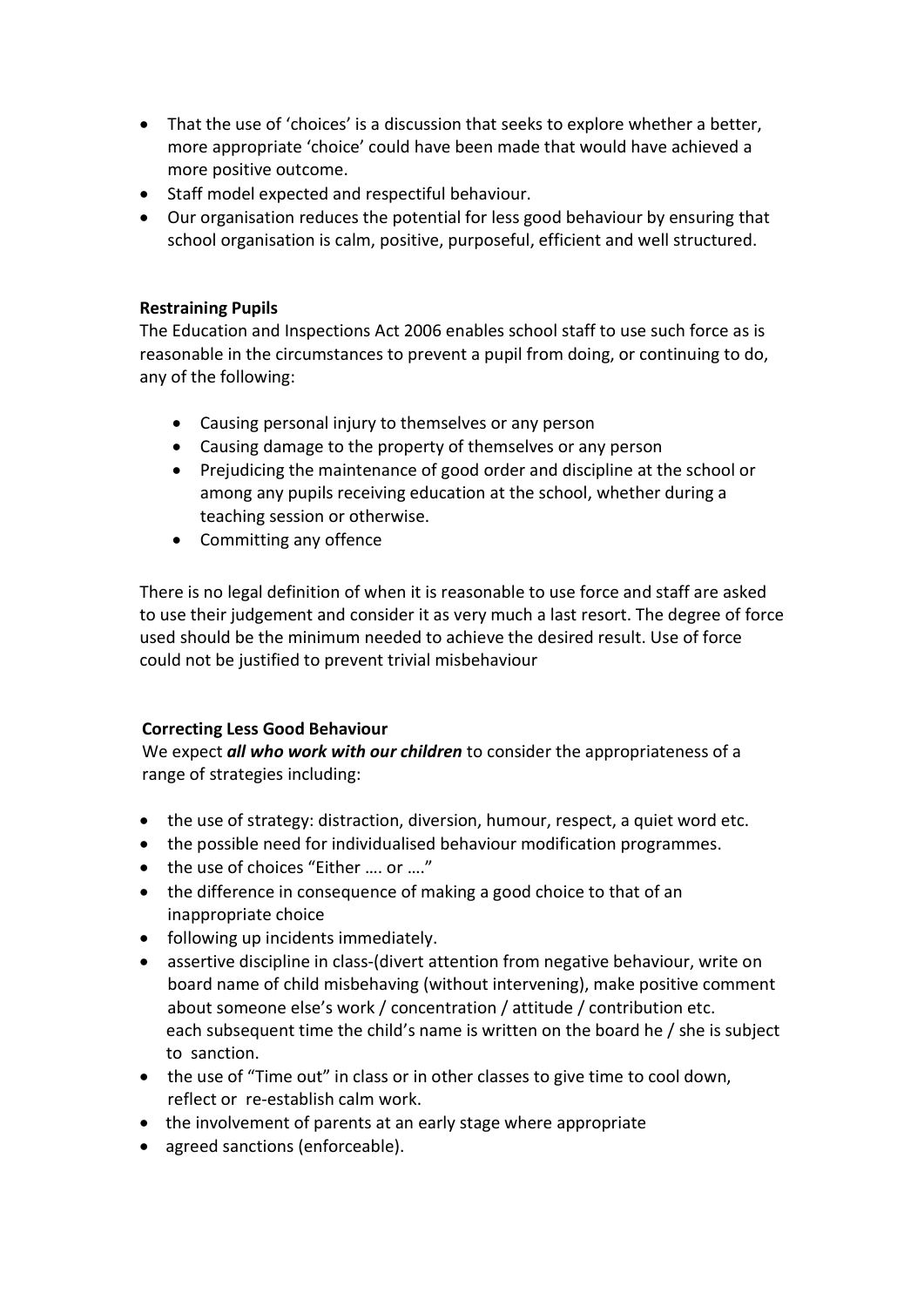Midday Assistants will report lunchtime incidents to the Wellbeing Mentor or class teachers in the first instance, or if more serious to the Headteacher or Deputy Headteacher. Parents will be contacted if it is felt to be appropriate.

### Sanctions

Where sanctions are felt necessary we will attempt to make them appropriate to the offence and the child concerned. Such sanctions will follow the principles below and will be finally determined by factors such as the child's attitude, behavioural history and our knowledge of the child.

### For Unacceptable Behaviour in Class

### In class

- Children may have "time out" in their own or another class.
- Children may lose one or more breaks (morning or lunch) according to the severity of the offence. If it is necessary to deprive more than one child of a break, the class teacher must supervise the classroom.
- Parents and the Headteacher will be notified of persistent bad behaviour or particularly serious offences.

### In the Playground

- Children may have "time out" away from the playground.
- Children may miss the next available break(s).
- If necessary staff will call an early end to "problem breaks" (e.g. over excitement on windy days) and supervise all children in one classroom. MDAs should seek teacher assistance with this during lunch times.
- Parents and the Headteacher will be notified of persistent bad behaviour or particularly serious offences.

## In the Dining Hall

 Children may have to sit by themselves if deemed appropriate by a member of staff

## Extra-curricular Activities

- Children who misbehave during clubs will, at the discretion of the club leader, not be allowed to attend future sessions School Visits
- Children who persistently misbehave may not be allowed on a school trip or visit as a sanction against continually inappropriate behaviour
- The Headteacher reserves the right to not allow a child to attend a school trip or visit if she deems that the risk to the trip running successfully is too high
- Parents will be notified immediately of misbehaviour. The Headteacher will always be involved in dealing with the matter and deciding upon further action.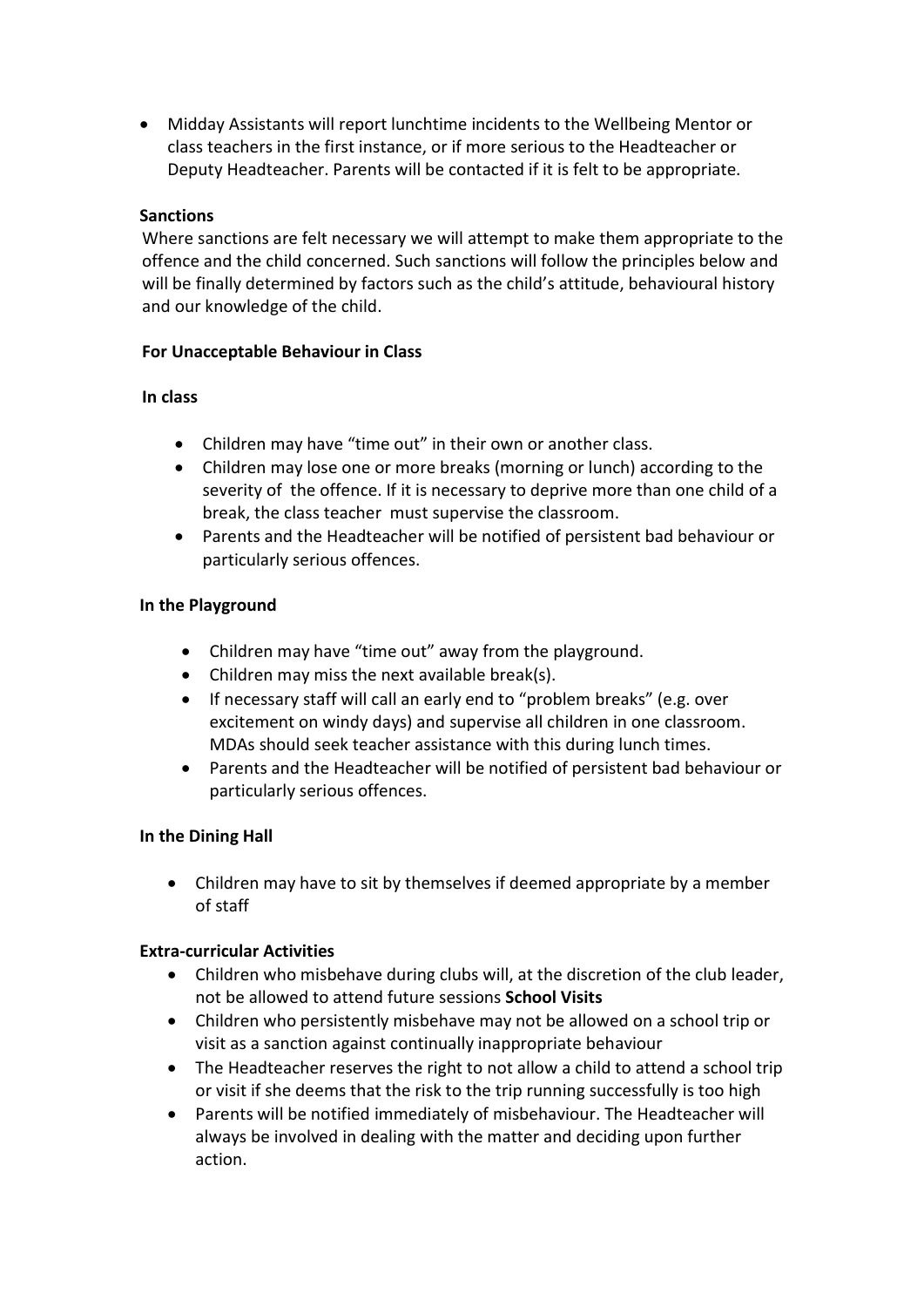IMPORTANT: If we feel a child will not obey instructions or might behave in a dangerous way, the Headteacher reserves the right to exclude him/her from school visits/trips

## For Unfinished Work or Lack of Effort

 Children may be asked to complete work during break (as for unacceptable behaviour) or asked to finish it at home. The child's parents and Headteacher will be consulted where this is a persistent problem.

### SANCTIONS WILL BE REVIEWED REGULARLY

### Confiscation of Inappropriate Items

The Headteacher and in her absence an authorised member of staff can use methods as is reasonable to conduct a search for prohibited items/property that a member of staff has the right to confiscate, retain or dispose of so long as the circumstances are deemed reasonable by the Headteacher

### Exclusion

Where the Headteacher considers a child's behaviour totally unacceptable or constitutes a risk to others or the efficient running of the school, e.g. flagrant disregard for our Code of Conduct, persistent disruptive or aggressive behaviour, disobedience or verbal or physical abuse, bullying in any form etc. Exclusion procedures will follow legal guidance. The following will be considered:

- 1. The child being collected by his/her parent(s) and taken home for the remainder of the day, repetition which may result in:
- 2. A fixed term suspension, repetition of which may result in:
- 3. A special Governors' meeting to consider permanent exclusion.

Exclusion for lunch times only will be considered for children whose behaviour is considered by the Headteacher to be unacceptable during that time.

Further details of exclusion procedures may be obtained from school.

Updated May 2020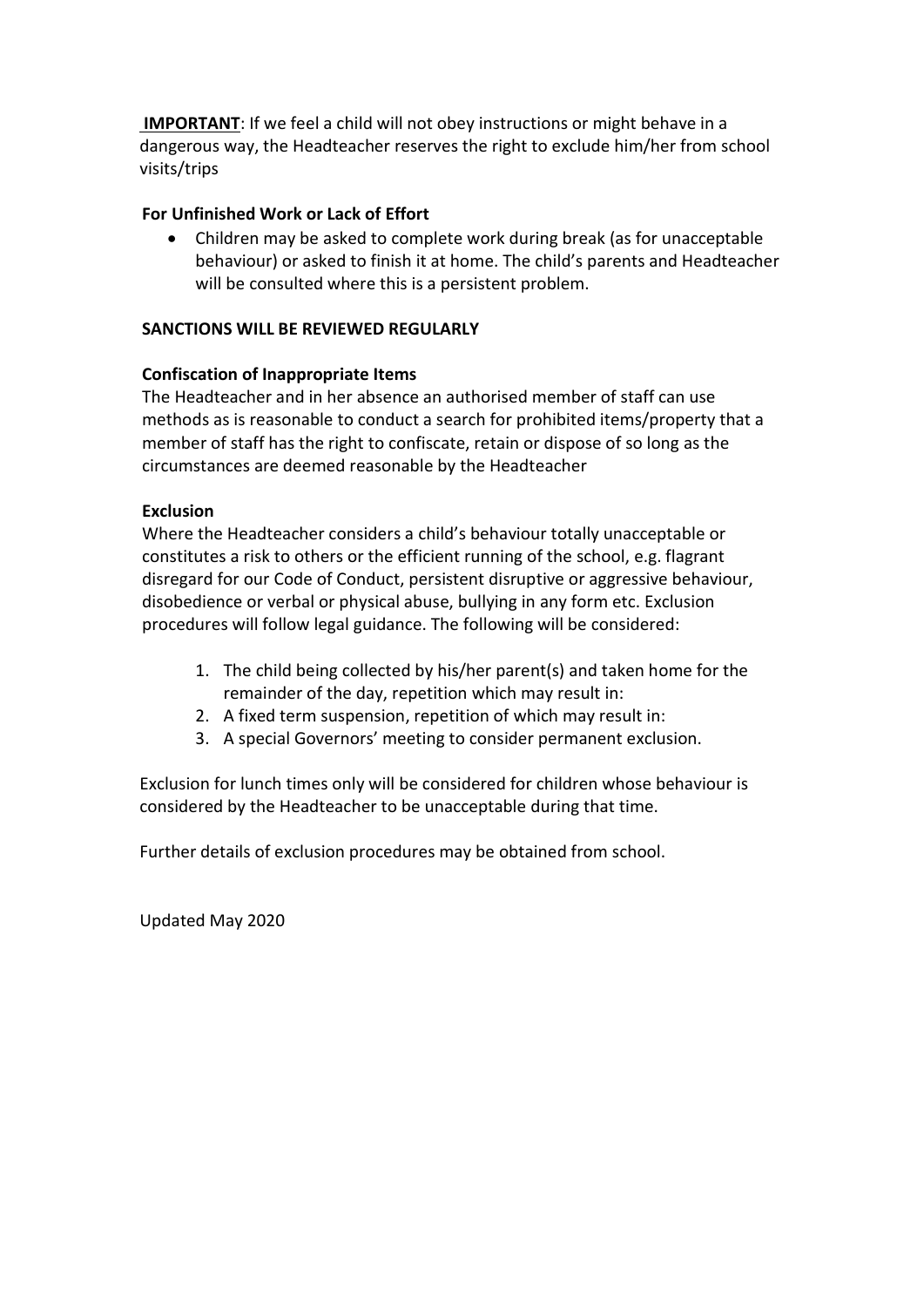# EPPING UPLAND C.E. PRIMARY SCHOOL

## ANTI BULLYING STATEMENT

Epping Upland C.of E. Primary School is committed to providing a caring, friendly and safe environment for all of our pupils so they can learn in a relaxed and secure atmosphere. Bullying, of any kind, is unacceptable in our school – it will not be tolerated by staff or governors.

Anyone who knows that bullying is taking place in our school is expected to tell any member of staff so that incidents can be dealt with promptly and efficiently.

As a school, we promote the understanding of what bullying means, what it actually is and strategies to use if someone is being bullied. We aim to empower our pupils and our school community to remedy and prevent bullying and create a culture where the rights of individuals are valued and upheld.

We promote our beliefs on bullying during assemblies, through stories and role play, through classroom discussions and through the curriculum.

#### What is Bullying?

Bullying is the use of aggression with the intention of hurting another person either physically or emotionally in a deliberate and calculated manner. It is usually repeated and persistent behaviour which takes place over a period of time. Bullying is the wilful conscious desire to hurt, threaten or frighten someone. Bullying is often difficult for victims to defend themselves against.

Bullying can take many forms, but the four main types are:

Physical – hitting, kicking, taking belongings Verbal – name calling, insulting, making offensive remarks Indirect –spreading nasty stories about someone, exclusion from social groups, being made the subject of malicious rumours. Cyber bullying – bullying via social media.

Name calling is the most common direct form. This may be because of individual characteristics, but pupils can be called nasty names because of their ethnic origin, nationality or colour, sexual orientation or some form of disability.

#### Procedures to follow

If anyone suspects that any pupil is being bullied they should report their suspicions or allegations to a member of staff. The matter will then be investigated by appropriate members of staff and according to the nature of the incident.